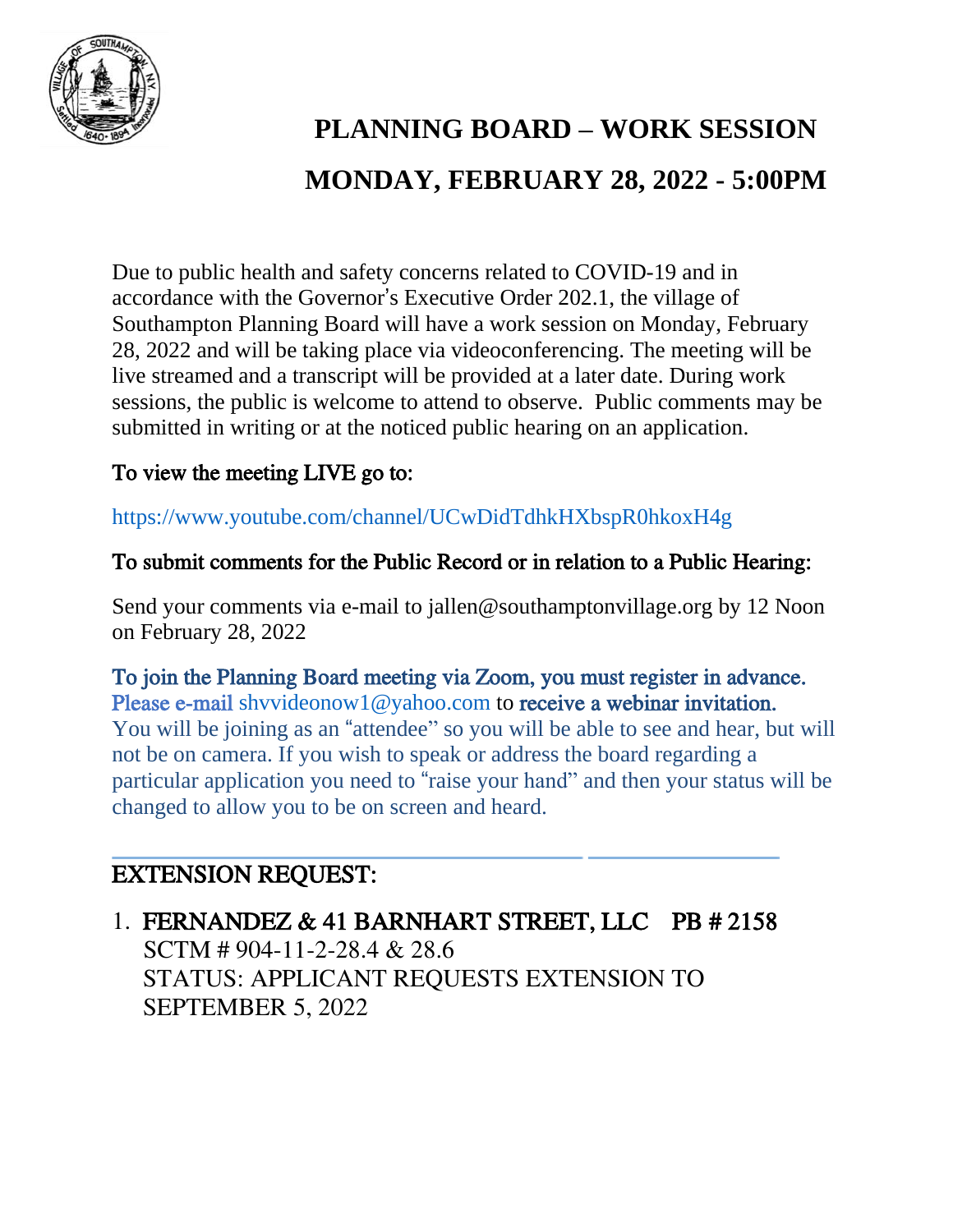### SUBDIVISION:

1. 550 / 554 HILL ST, LP-550/554 HILL ST & 62 CAPTAINS NK Ln SCTM # 904-11-3-6, 7 & 8 **PB #2054** STATUS: FINAL PLAT APPLICATION

## PUBLIC HEARING:

1. 99 SANFORD LLC – 99 SANFORD PLACE **PB # 2181** SCTM # 904-5-3-33.1 STATUS: SUBDIVISION; PUBLIC HEARING April 4, 2022

### SUBDIVISION:

#### SITE PLAN:

- 1. TOWN OF SOUTHAMPTON 51 POND LANE **PB # 2175** SCTM # 904-14-3-16 STATUS: SITE PLAN REVIEW
- 2. 71 HILL, LLC 71 HILL STREET **PB # 2173** SCTM # 904-6-1-8 STATUS: SITE PLAN REVIEW; ASSUME LEAD AGENCY
- 3. ELEGANT AFFAIRS 230 ELM STREET **PB # 2182** SCTM # 904-8-1-1 STATUS: SITE PLAN REVIEW; CONSIDER SCHEDULING PUBLIC HEARING
- **4. 69 JOBS LLC** 69 JOBS LANE **PB # 2183** SCTM # 904-15-1-17 STATUS: SITE PLAN REVIEW

### MINUTE APPROVALS:

January 31, 2022